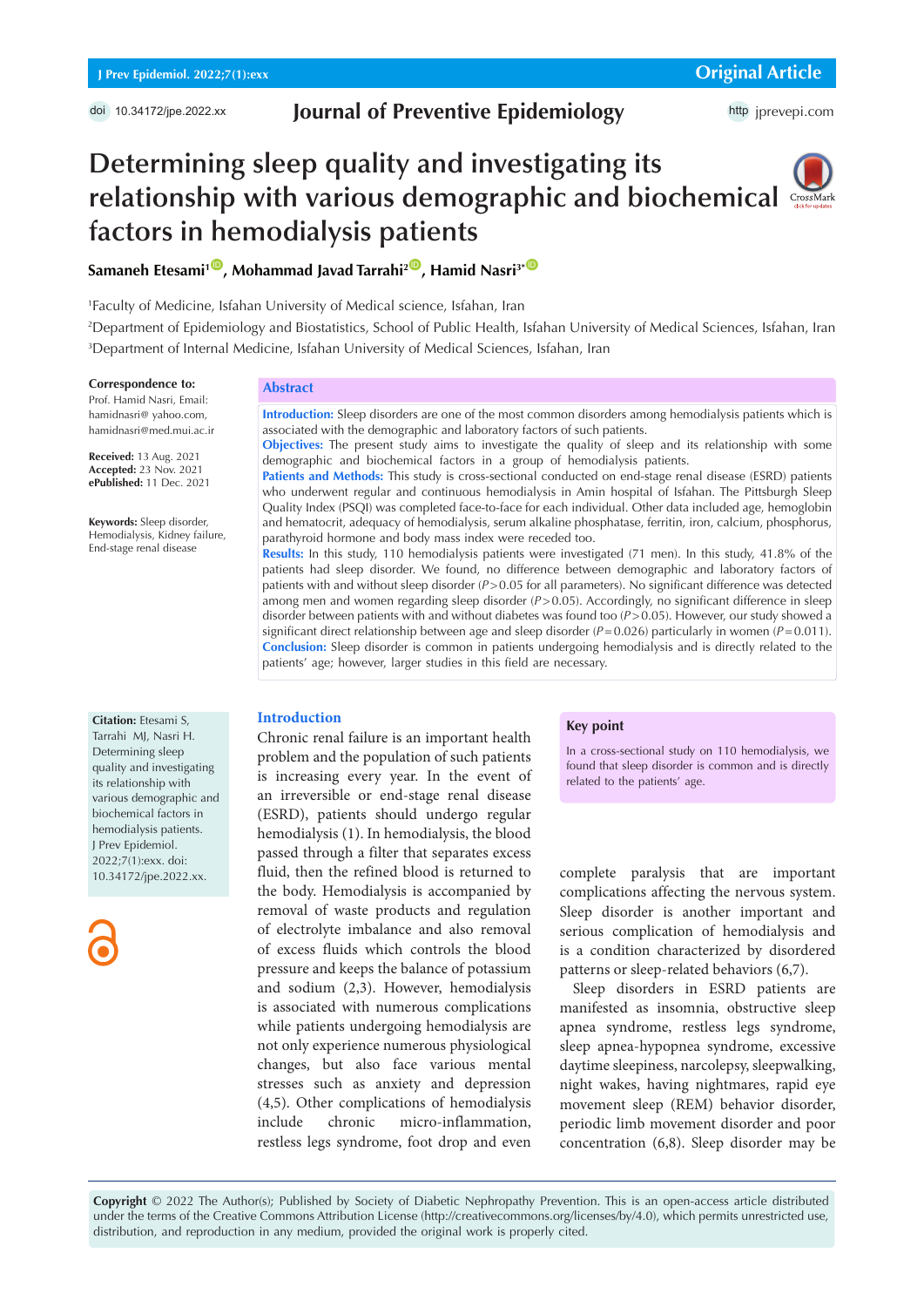#### Etesami S et al

associated with patients' uremic status, though improving uremic status with dialysis or kidney transplantation does not necessarily recover sleep disorder.

Various studies have investigated the effects of different laboratory and sociodemographic factors. However, the effective factors have not been yet fully identified. Previous studies have indicated that patients undergoing hemodialysis suffer from sleep disorder because this disorder may be more prevalent in the elderly too (8,9). Studies have also shown that this disorder significantly increases the risk of subsequent problems such as depression too (10-12).

#### **Objectives**

Since factors influencing sleep disorders have not been yet fully identified; therefore, the present study aims to investigate the quality of sleep and its relationship with some demographic and biochemical factors in hemodialysis patients.

#### **Patients and Methods**

#### *Study design*

The present study is a cross-sectional one conducted in 2020 on ESRD patients who were undergoing regular and continuous hemodialysis in Amin hospital of Isfahan.

Inclusion criteria were such as cooperation of the participants throughout all parts of study; regular and continuous hemodialysis two or three sessions per week; and lack of infection and serious underlying diseases. Patients with the following conditions were excluded: incomplete demographic and laboratory information; Obvious sleep disorders on medical therapy; use of sedatives; and psychologic disorder.

The Pittsburgh Sleep Quality Index (PSQI) was completed face-to-face for each individual. In addition, data related to the patients' demographic and biochemical factors were obtained and entered into a checklist. Data included age, plasma hemoglobin and hematocrit concentration, serum alkaline phosphatase, ferritin, iron, calcium, phosphorus, parathyroid hormone and body mass index and also adequacy of hemodialysis.

#### *Sleep quality questionnaire*

This questionnaire has been designed to assess the quality of sleep in the past month. In PSQI, individuals answer nine items related to their sleep quality. Item 5 of PSQI contains 10 sub-items. Therefore, the whole questionnaire has 19 items that are scored on a 4-point Likert scale from 0 (no problem) to 3 (severe problem).

This questionnaire has seven subscales including subjective sleep quality, sleep latency, sleep duration, habitual sleep efficiency, sleep disturbances, drugs administration, sleeping medications and daytime dysfunction. In each subscale, the patient's score will range from 0 to 3, interpreted as follows:

- Score 0; no sleep problems
- Score 1; poor sleep problem
- Score 2; moderate sleep problem
- Score 3; severe sleep problems

Obtaining a total score higher than five on whole questionnaire indicates a poor sleep quality.

### **Data analysis**

The data were entered into Statistical Package for the Social Sciences (SPSS) (version 24). In this study, independent *t* test, Spearman's rho correlation, chi-square and Mann-Whitney U test were employed to determine the relationship and differences between variables. Additionally, *P*<0.05 was considered significant.

#### **Results**

In this study, 110 hemodialysis patients were investigated (71 men). The age range of the patients was 17-85 years.

[Table 1](#page-1-0) indicates the correlation coefficient between sleep quality score and age, body mass index and blood factors by gender and diabetes.

Comparing the mean sleep quality score between the genders showed no significant difference (*P*=0.483). Accordingly, no significant difference in sleep quality among diabetics and non-diabetics was found (*P*=0.396).

<span id="page-1-0"></span>**Table 1.** Correlation coefficient between sleep quality score and age, body mass index (BMI) and blood factors

| <b>Correlation coefficient</b> | Female   | Male     | Diabetes mellitus | No diabetes mellitus | All      |
|--------------------------------|----------|----------|-------------------|----------------------|----------|
| Age (year)                     | $0.405*$ | 0.444    | 0.130             | 0.261                | $0.212*$ |
| Hemoglobin (g/dL)              | 0.220    | 0.060    | $-0.008$          | 0.286                | 0.117    |
| Hematocrit (%)                 | 0.176    | 0.125    | 0.024             | 0.298                | 0.153    |
| Kt/V                           | $-0.090$ | 0.133    | 0.145             | $-0.020$             | 0.072    |
| Alkaline phosphatase (U/L)     | 0.157    | $-0.150$ | $-0.061$          | $-0.017$             | $-0.033$ |
| Ferritin (ng/dL)               | 0.097    | $-0.028$ | 0.002             | 0.065                | 0.020    |
| Iron $(\mu g/dL)$              | $-0.054$ | $-0.032$ | $-0.079$          | 0.019                | $-0.046$ |
| Calcium (mg/dL)                | 0.073    | $-0.017$ | $-0.012$          | 0.052                | 0.019    |
| Phosphate (mg/dL)              | $-0.120$ | $-0.087$ | $-0.029$          | $-0.198$             | $-0.116$ |
| Parathormone (pg/mL)           | $-0.087$ | $-0.032$ | $-0.057$          | $-0.015$             | $-0.052$ |
| $BMl$ (kg/m <sup>2</sup> )     | 0.309    | 0.004    | 0.021             | 0.200                | 0.118    |

\**P* value < 0.05, Kt/V; dialysis adequacy.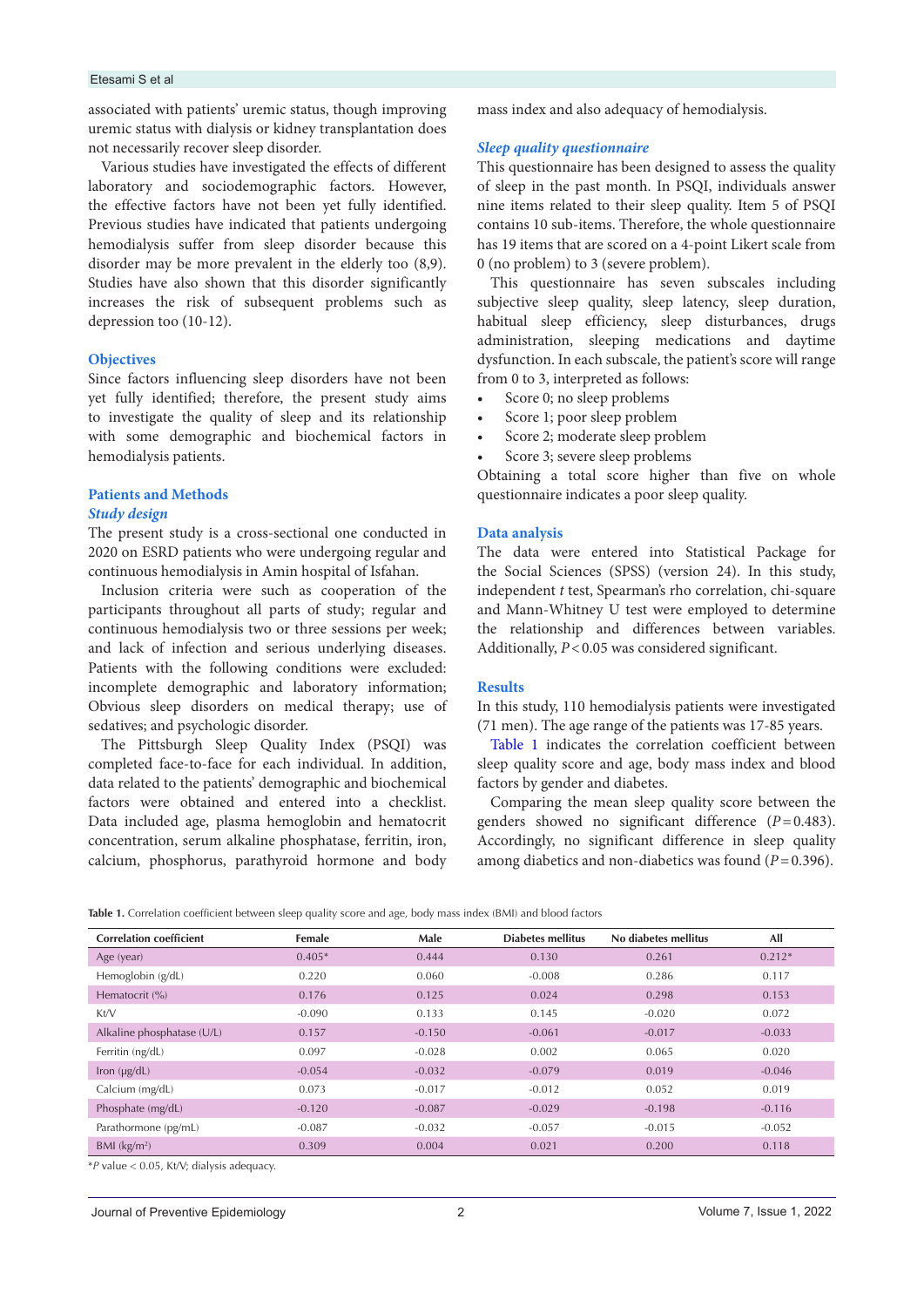[Table 2](#page-2-0) shows the mean and median sleep scores by gender and diabetes.

According to sleep disorder, [Table 3](#page-2-1) shows the mean, median and *P* value of serum alkaline phosphatase, ferritin, iron, calcium, phosphorus, parathyroid hormone, plasma hemoglobin, hematocrit and other demographic data including age, hemodialysis adequacy and body mass index.

[Table 4](#page-2-2) indicates individuals with sleep disorder according to the gender and diabetes (*P*>0.05).

#### **Discussion**

In this study, we found 41.8% of patients had sleep disorder. There was no difference between demographic and laboratory factors of patients with sleep disorder and those without sleep disorder. In terms of sleep disorder, no difference between men and women or diabetic and nondiabetic was seen. However, there was a significant direct relationship between age and sleep disorder particularly in women.

Numerous studies have been conducted on sleep disorder in people undergoing hemodialysis. In a previous study,

<span id="page-2-0"></span>**Table 2.** The mean and median sleep score by gender and diabetes

Abassi et al investigated 88 patients suffering from ESRD on hemodialysis. Their study indicated that at least 95% of the participants had at least one sleep-specific disorder. However, employing the scales and criteria, 59.09% of the cases had sleep disorder. Investigating the relationship between sleep disorder with clinical and laboratory factors indicated that sleep disorders had a significant relationship with elderly, dialysis dose, blood creatinine, upper airway obstruction , liver failure, thyroid-stimulating hormone levels and drugs such as levodopa, antihypertensive drugs, benzodiazepines, erythropoietin*,* Venofer and phosphate-binder agents (13). Moreover, a comprehensive review study on sleep disorders in people undergoing hemodialysis showed sleep disorder occurs in about 40% to 60% of patients undergoing hemodialysis (data of 18 studies). Their study showed, sleep disorder may be associated with various demographic factors including age, but no significant relationship has been reported between sleep disorder and the laboratory and also other demographic factors (14). Our study showed that sleep disorder was significantly associated with age, especially in women. Moreover, the present study indicated the high

|                   |          | Frequency     | Mean $\pm$ SD   | Median | P-value |
|-------------------|----------|---------------|-----------------|--------|---------|
| Gender            | Female   | $39(35.46\%)$ | $5.94 \pm 3.06$ | 5.00   | 0.483   |
|                   | Male     | $71(64.54\%)$ | $5.46 \pm 2.67$ | 5.00   |         |
| Diabetes mellitus | Presence | $67(60.9\%)$  | $5.85 \pm 2.87$ | 5.00   | 0.396   |
|                   | Absence  | 43 (39.1%)    | $5.30 \pm 2.71$ | 5.00   |         |

<span id="page-2-1"></span>**Table 3.** Evaluation of age, hemoglobin, hematocrit, adequacy of hemodialysis, alkaline phosphatase, ferritin, iron, calcium, phosphorus, parathyroid hormone and body mass index (BMI) by sleep disorder

| Variable                   | Sleep disorder $46(41.8\%)$ |        | No sleep disorder 64 (58.2%) |        | P value |
|----------------------------|-----------------------------|--------|------------------------------|--------|---------|
|                            | Mean $\pm$ SD               | Median | $Mean \pm SD$                | Median |         |
| Age (year)                 | $63.37 \pm 15.53$           | 64.50  | $59.38 \pm 14.00$            | 61.00  | 0.162   |
| Hemoglobin (g/dL)          | $10.75 \pm 1.46$            | 10.90  | $10.34 \pm 1.80$             | 10.60  | 0.203   |
| Hematocrit (%)             | $34.68 \pm 4.11$            | 34.6   | $33.19 \pm 5.59$             | 33.55  | 0.129   |
| Kt/V                       | $1.30 \pm 0.30$             | 1.31   | $1.24 + 0.34$                | 1.22   | 0.336   |
| Alkaline phosphatase (U/L) | $468.65 + 590.66$           | 311.50 | $474.25 + 444.58$            | 346.50 | 0.465   |
| Ferritin (ng/dL)           | $590.57 \pm 482.05$         | 433.50 | $638.36 + 569.61$            | 436.50 | 0.822   |
| lron (µg/dL)               | $105.45 \pm 144.93$         | 63.4   | $92.09 \pm 114.43$           | 59.85  | 0.929   |
| Calcium (mg/dL)            | $8.89 \pm 0.76$             | 8.95   | $8.84 \pm 0.88$              | 8.95   | 0.767   |
| Phosphate (mg/dL)          | $4.57 \pm 1.40$             | 4.65   | $5.01 \pm 1.32$              | 4.85   | 0.098   |
| Parathormone (pg/mL)       | $531.72 + 461.44$           | 417.00 | $531.72 + 461.44$            | 417.00 | 0.798   |
| BMI(kg/m <sup>2</sup> )    | $25.35 \pm 5.61$            | 24.57  | $23.98 \pm 4.41$             | 23.43  | 0.257   |

Kt/V; dialysis adequacy.

#### <span id="page-2-2"></span>**Table 4.** Sleep disorder according to the gender and diabetes

|                   |          | Sleep disorder | No sleep disorder | P value |
|-------------------|----------|----------------|-------------------|---------|
| Gender            | Female   | 18             |                   | 0.49    |
|                   | Male     | 28             | 43                |         |
| Diabetes mellitus | Presence | 30             |                   |         |
|                   | Absence  | h              |                   | 0.43    |
|                   |          |                |                   |         |

Journal of Preventive Epidemiology 3 Volume 7, Issue 1, 2022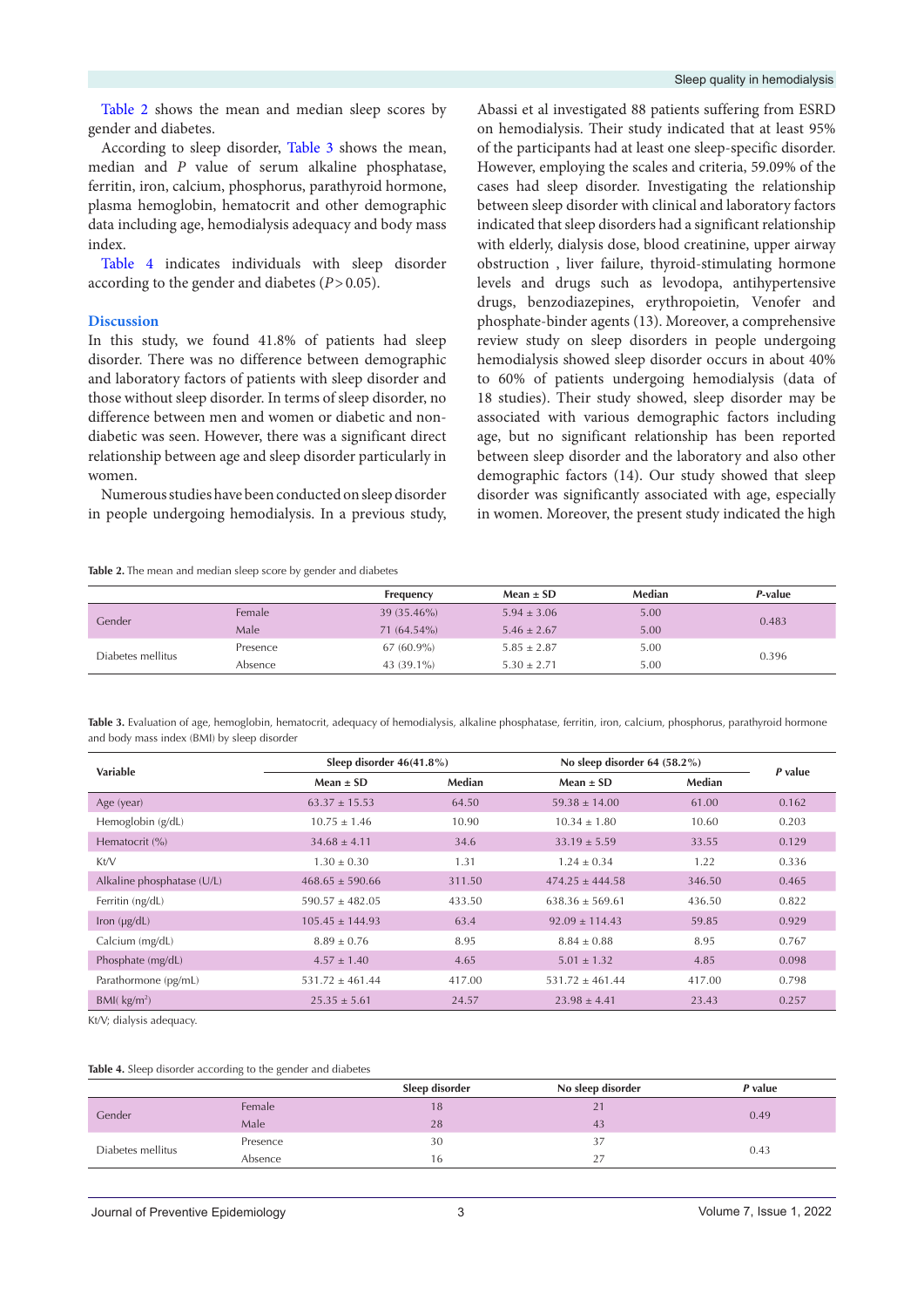#### Etesami S et al

prevalence of sleep disorders in dialysis patients, which is in agreement with previous studies.

More recently, Wang et al in a meta-analysis reviewing nine studies indicated that sleep disorder has significant frequency in hemodialysis patients. This study showed, little relationship of sleep disorder with demographic or laboratory factors. Notably, they found age and history of hemodialysis have positive effects on sleep disorder (16). We also showed the same results. In our study no significant difference of demographic and laboratory factors in patients with sleep disorder and without was found. However, sleep disorder was directly associated with age.

Another study conducted by Ezzat and Mohab demonstrated that sleep disorder might be found in up to 69% of patients undergoing hemodialysis, indicating a high prevalence of such disorder (17). Moreover, Al-Jahdali stated that about 40% of people on hemodialysis suffer from serious sleep disorder, most of which were apnea, insomnia and daytime sleepiness (18). Previous studies paid little attention to the relationship between demographic or laboratory factors with this disorder. In addition to investigating the prevalence of sleep disorder, we showed no significant difference between patients in terms of plasma hemoglobin and hematocrit, adequacy of hemodialysis, serum alkaline phosphatase, ferritin, iron, calcium, phosphorus, parathyroid hormone and body mass index.

In 2016, Hasheminasab et al assessed insomnia and restlessness leg syndrome in 45 patients under hemodialysis. By assessing different variables, they showed that restlessness leg syndrome was observed in 54.5% of patients and more often among patients with blood group type A but no significant correlations were observed among these sleep disorders and biochemical factors such as serum iron, total iron-binding capacity, blood urea nitrogen, creatinine, potassium, calcium and phosphorous levels (19). We also showed the same result.

In the present study, we found no meaningful difference in sleep disorder between men and women and also diabetic and non-diabetic patients. However, these results need further investigation by larger metacentric studies.

#### **Conclusion**

In general, according to the results of the present study and those of the previous studies, sleep disorder is common in patients undergoing hemodialysis and it is directly associated with the patients' age. On the other hand, this disorder was not associated with demographic and laboratory factors. According to the significant effect of sleep quality on life or investigation; however, it requires multi-centric studies with larger population.

#### **Limitations of the study**

This study was conducted in a single hemodialysis center and requires further investigation by larger studies.

#### **Authors' contribution**

Design of the study and supervision by HN. SE conducted the study and wrote the primary draft. MJT conducted the statistical analysis.HN finalized the paper. All authors read and signed the final manuscript.

#### **Conflicts of interest**

The authors declare that they have no competing interests.

#### **Ethical issues**

The research followed the tenets of the Declaration of Helsinki. The Ethics Committee of Isfahan University of Medical Sciences approved this study. The institutional ethical committee at Isfahan University of Medical Sciences approved all study protocols (IR. MUI.MED.REC.1399.434). Accordingly, written informed consent was taken from all participants before any intervention. This study was extracted from M.D., thesis of Samaneh Etesami at this university (Thesis# 399348). Additionally, ethical issues (including plagiarism, data fabrication, double publication) have been completely observed by the authors.

#### **Funding/Support**

None.

#### **Resources**

- 1. Benjamin O, Lappin SL. End-Stage Renal Disease. Treasure Island (FL): StatPearls; 2021.
- 2. Ronco C. The Rise of Expanded Hemodialysis. Blood Purif. 2017;44:I-VIII. doi: 10.1159/000476012.
- 3. Xhulia D, Gerta J, Dajana Z, Koutelekos I, Vasilopoulou C, Skopelitou M, et al. Needs of hemodialysis patients and factors affecting them. Glob J Health Sci. 2015;8:109-20. doi: 10.5539/gjhs.v8n6p109.
- 4. Kim B, Kim J. Influence of uncertainty, depression, and social support on self-care compliance in hemodialysis patients. Ther Clin Risk Manag. 2019;15:1243-1251. doi: 10.2147/TCRM. S218934.
- 5. Lilympaki I, Makri A, Vlantousi K, Koutelekos I, Babatsikou F, Polikandrioti M. Effect of perceived social support on the levels of anxiety and depression of hemodialysis patients. Mater Sociomed. 2016;28:361-365. doi: 10.5455/ msm.2016.28.361-365.
- 6. Chu G, Choi P, McDonald VM. Sleep disturbance and sleepdisordered breathing in hemodialysis patients. Semin Dial. 2018;31:48-58. doi: 10.1111/sdi.12617.
- 7. Danielle FMEH, Mahamat M, Francois KF, Marie-Patrice H, Gloria A. Sleep quality on maintenance hemodialysis patients in Douala General Hospital in Cameroon. Open Journal of Nephrology. 2017;7:6-68. doi:10.4236/ojneph.2017.73008.
- 8. Mirghaed MT, Sepehrian R, Rakhshan A, Gorji H. Sleep Quality in Iranian Hemodialysis Patients: A Systematic Review and Meta-analysis. Iran J Nurs Midwifery Res. 2019;24:403-9. doi: 10.4103/ijnmr.IJNMR\_184\_18.
- 9. Liaveri PG, Dikeos D, Ilias I, Lygkoni EP, Boletis IN, Skalioti C, et al. Quality of sleep in renal transplant recipients and patients on hemodialysis. J Psychosom Res. 2017;93:96-101. doi: 10.1016/j.jpsychores.2016.12.013.
- 10. Firoz MN, Shafipour V, Jafari H, Hosseini SH, Charati JY. Sleep quality and depression and their association with other factors in hemodialysis patients. Glob J Health Sci. 2016;8:53485. doi: 10.5539/gjhs.v8n8p121.
- 11. Kraus MA, Fluck RJ, Weinhandl ED, Kansal S, Copland M, Komenda P, et al. Intensive hemodialysis and health-related quality of life. Am J Kidney Dis. 2016;68:S33-42. doi: 10.1053/j.ajkd.2016.05.023.
- 12. Masoumi M, Naini AE, Aghaghazvini R, Amra B, Gholamrezaei